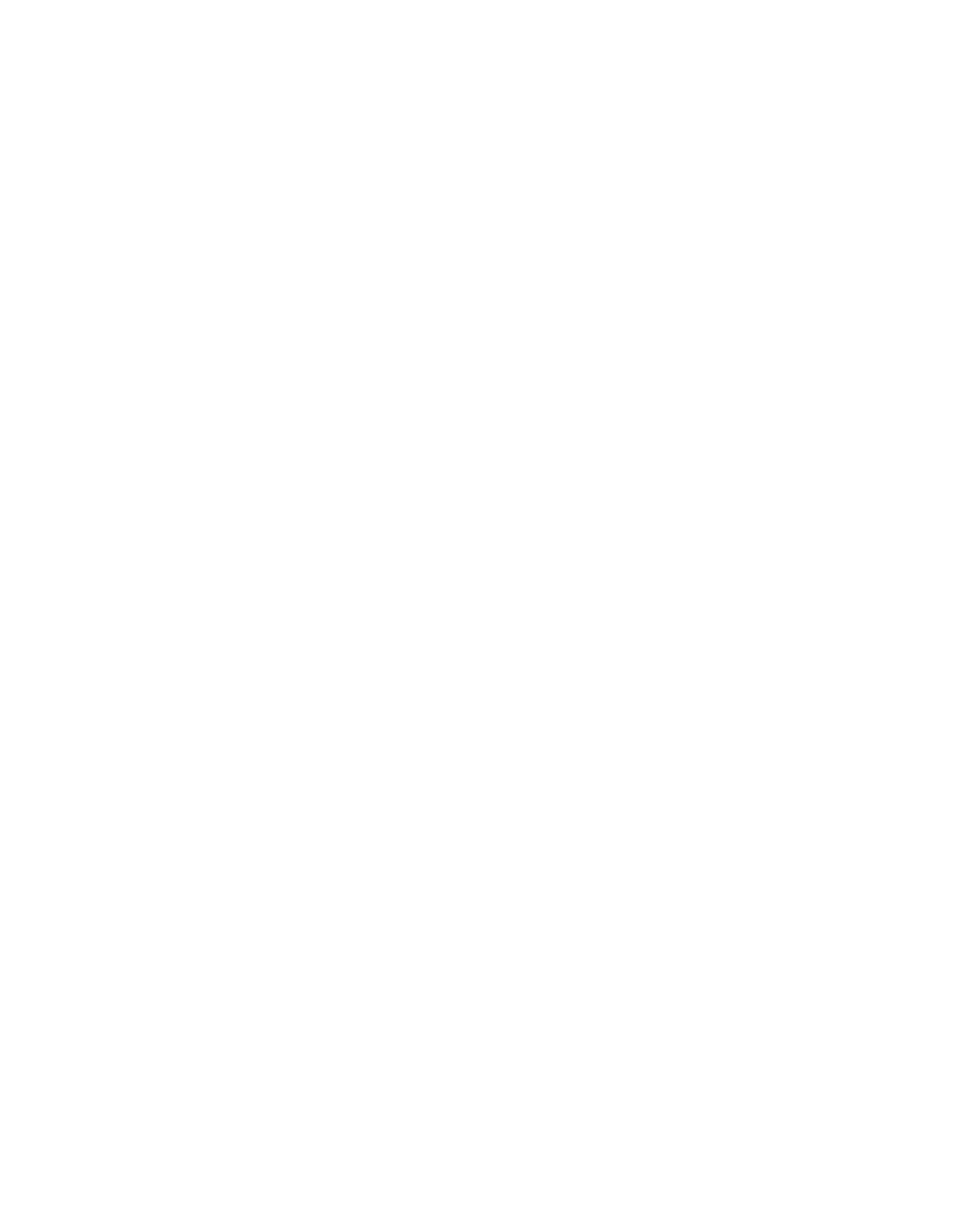| Mint IL LLC $-5$<br>AmeriCanna Dream LLC - 1<br>SB IL LLC $-4$<br>Clean Slate Opco $LLC - 1$<br>So Baked Too $LLC - 2$<br>Dealership $LLC - 1$<br>Fortunate Son Partners $LLC - 1$<br>Suite Greens $LLC - 4$<br>Mint IL LLC $-1$<br>Terra House $LLC - 6$<br>TPFB $LLC - 1$<br>$SB$ IL LLC $-1$<br>V3 Illinois Vending $LLC - 5$<br>V3 Illinois Vending $LLC - 1$<br>Vertical Management $LLC - 10$<br>Decatur $-1$<br>East Central – 2<br>AmeriCanna Dream LLC - 1<br>$127$ IL LLC $-1$<br>AmeriCanna Dream LLC - 2<br>Clean Slate Opco $LLC - 1$<br>Dealership $LLC - 1$<br>Clean Slate Opco $LLC - 2$<br>Fortunate Son Partners $LLC - 1$<br>Dealership $LLC - 2$<br>Mint IL LLC $-1$<br>Fortunate Son Partners $LLC - 2$<br>$SB$ IL LLC $-1$<br>GRI Holdings $LLC - 1$<br>Mint IL LLC $-2$<br>So Baked Too $LLC - 1$<br>$SB$ IL LLC $-1$<br>V3 Illinois Vending $LLC - 1$<br>Suite Greens $LLC - 2$<br>V3 Illinois Vending $LLC - 2$<br>Kankakee $-1$<br>Northwest $-3$<br>$127$ IL LLC $-1$<br>127 IL LLC-1<br>AmeriCanna Dream LLC - 1<br>AmeriCanna Dream LLC - 2<br>Black Rain $LLC - 1$<br>Clean Slate Opco $LLC - 1$<br>Dealership $LLC - 1$<br>Clean Slate Opco $LLC - 3$<br>Deer Park Partners $LLC - 1$<br>Dealership $LLC - 3$<br>Fortunate Son Partners $LLC - 1$<br>Deer Park Partners $LLC - 2$ | Chicago-Naperville-Elgin – 47 (continued) | Davenport-Moline-Rock Island - 1 |
|------------------------------------------------------------------------------------------------------------------------------------------------------------------------------------------------------------------------------------------------------------------------------------------------------------------------------------------------------------------------------------------------------------------------------------------------------------------------------------------------------------------------------------------------------------------------------------------------------------------------------------------------------------------------------------------------------------------------------------------------------------------------------------------------------------------------------------------------------------------------------------------------------------------------------------------------------------------------------------------------------------------------------------------------------------------------------------------------------------------------------------------------------------------------------------------------------------------------------------------------------------------------------------------------------------------|-------------------------------------------|----------------------------------|
|                                                                                                                                                                                                                                                                                                                                                                                                                                                                                                                                                                                                                                                                                                                                                                                                                                                                                                                                                                                                                                                                                                                                                                                                                                                                                                                  |                                           |                                  |
|                                                                                                                                                                                                                                                                                                                                                                                                                                                                                                                                                                                                                                                                                                                                                                                                                                                                                                                                                                                                                                                                                                                                                                                                                                                                                                                  |                                           |                                  |
|                                                                                                                                                                                                                                                                                                                                                                                                                                                                                                                                                                                                                                                                                                                                                                                                                                                                                                                                                                                                                                                                                                                                                                                                                                                                                                                  |                                           |                                  |
|                                                                                                                                                                                                                                                                                                                                                                                                                                                                                                                                                                                                                                                                                                                                                                                                                                                                                                                                                                                                                                                                                                                                                                                                                                                                                                                  |                                           |                                  |
|                                                                                                                                                                                                                                                                                                                                                                                                                                                                                                                                                                                                                                                                                                                                                                                                                                                                                                                                                                                                                                                                                                                                                                                                                                                                                                                  |                                           |                                  |
|                                                                                                                                                                                                                                                                                                                                                                                                                                                                                                                                                                                                                                                                                                                                                                                                                                                                                                                                                                                                                                                                                                                                                                                                                                                                                                                  |                                           |                                  |
|                                                                                                                                                                                                                                                                                                                                                                                                                                                                                                                                                                                                                                                                                                                                                                                                                                                                                                                                                                                                                                                                                                                                                                                                                                                                                                                  |                                           |                                  |
|                                                                                                                                                                                                                                                                                                                                                                                                                                                                                                                                                                                                                                                                                                                                                                                                                                                                                                                                                                                                                                                                                                                                                                                                                                                                                                                  |                                           |                                  |
|                                                                                                                                                                                                                                                                                                                                                                                                                                                                                                                                                                                                                                                                                                                                                                                                                                                                                                                                                                                                                                                                                                                                                                                                                                                                                                                  |                                           |                                  |
|                                                                                                                                                                                                                                                                                                                                                                                                                                                                                                                                                                                                                                                                                                                                                                                                                                                                                                                                                                                                                                                                                                                                                                                                                                                                                                                  |                                           |                                  |
|                                                                                                                                                                                                                                                                                                                                                                                                                                                                                                                                                                                                                                                                                                                                                                                                                                                                                                                                                                                                                                                                                                                                                                                                                                                                                                                  |                                           |                                  |
|                                                                                                                                                                                                                                                                                                                                                                                                                                                                                                                                                                                                                                                                                                                                                                                                                                                                                                                                                                                                                                                                                                                                                                                                                                                                                                                  |                                           |                                  |
|                                                                                                                                                                                                                                                                                                                                                                                                                                                                                                                                                                                                                                                                                                                                                                                                                                                                                                                                                                                                                                                                                                                                                                                                                                                                                                                  |                                           |                                  |
|                                                                                                                                                                                                                                                                                                                                                                                                                                                                                                                                                                                                                                                                                                                                                                                                                                                                                                                                                                                                                                                                                                                                                                                                                                                                                                                  |                                           |                                  |
|                                                                                                                                                                                                                                                                                                                                                                                                                                                                                                                                                                                                                                                                                                                                                                                                                                                                                                                                                                                                                                                                                                                                                                                                                                                                                                                  |                                           |                                  |
|                                                                                                                                                                                                                                                                                                                                                                                                                                                                                                                                                                                                                                                                                                                                                                                                                                                                                                                                                                                                                                                                                                                                                                                                                                                                                                                  |                                           |                                  |
|                                                                                                                                                                                                                                                                                                                                                                                                                                                                                                                                                                                                                                                                                                                                                                                                                                                                                                                                                                                                                                                                                                                                                                                                                                                                                                                  |                                           |                                  |
|                                                                                                                                                                                                                                                                                                                                                                                                                                                                                                                                                                                                                                                                                                                                                                                                                                                                                                                                                                                                                                                                                                                                                                                                                                                                                                                  |                                           |                                  |
|                                                                                                                                                                                                                                                                                                                                                                                                                                                                                                                                                                                                                                                                                                                                                                                                                                                                                                                                                                                                                                                                                                                                                                                                                                                                                                                  |                                           |                                  |
|                                                                                                                                                                                                                                                                                                                                                                                                                                                                                                                                                                                                                                                                                                                                                                                                                                                                                                                                                                                                                                                                                                                                                                                                                                                                                                                  |                                           |                                  |
|                                                                                                                                                                                                                                                                                                                                                                                                                                                                                                                                                                                                                                                                                                                                                                                                                                                                                                                                                                                                                                                                                                                                                                                                                                                                                                                  |                                           |                                  |
|                                                                                                                                                                                                                                                                                                                                                                                                                                                                                                                                                                                                                                                                                                                                                                                                                                                                                                                                                                                                                                                                                                                                                                                                                                                                                                                  |                                           |                                  |
|                                                                                                                                                                                                                                                                                                                                                                                                                                                                                                                                                                                                                                                                                                                                                                                                                                                                                                                                                                                                                                                                                                                                                                                                                                                                                                                  |                                           |                                  |
|                                                                                                                                                                                                                                                                                                                                                                                                                                                                                                                                                                                                                                                                                                                                                                                                                                                                                                                                                                                                                                                                                                                                                                                                                                                                                                                  |                                           |                                  |
|                                                                                                                                                                                                                                                                                                                                                                                                                                                                                                                                                                                                                                                                                                                                                                                                                                                                                                                                                                                                                                                                                                                                                                                                                                                                                                                  |                                           |                                  |
|                                                                                                                                                                                                                                                                                                                                                                                                                                                                                                                                                                                                                                                                                                                                                                                                                                                                                                                                                                                                                                                                                                                                                                                                                                                                                                                  |                                           |                                  |
|                                                                                                                                                                                                                                                                                                                                                                                                                                                                                                                                                                                                                                                                                                                                                                                                                                                                                                                                                                                                                                                                                                                                                                                                                                                                                                                  |                                           |                                  |
| Green Equity Ventures $1$ LLC $-1$<br>EHR Holdings $LLC - 1$                                                                                                                                                                                                                                                                                                                                                                                                                                                                                                                                                                                                                                                                                                                                                                                                                                                                                                                                                                                                                                                                                                                                                                                                                                                     |                                           |                                  |
| Mint IL LLC $-1$<br>Fortunate Son Partners $LLC - 3$                                                                                                                                                                                                                                                                                                                                                                                                                                                                                                                                                                                                                                                                                                                                                                                                                                                                                                                                                                                                                                                                                                                                                                                                                                                             |                                           |                                  |
| $SB$ IL LLC $-1$<br>GRI Holdings $LLC - 1$                                                                                                                                                                                                                                                                                                                                                                                                                                                                                                                                                                                                                                                                                                                                                                                                                                                                                                                                                                                                                                                                                                                                                                                                                                                                       |                                           |                                  |
| Mint IL LLC $-2$<br>V3 Illinois Vending $LLC - 1$                                                                                                                                                                                                                                                                                                                                                                                                                                                                                                                                                                                                                                                                                                                                                                                                                                                                                                                                                                                                                                                                                                                                                                                                                                                                |                                           |                                  |
| $SB$ IL LLC $-1$                                                                                                                                                                                                                                                                                                                                                                                                                                                                                                                                                                                                                                                                                                                                                                                                                                                                                                                                                                                                                                                                                                                                                                                                                                                                                                 |                                           |                                  |
| Suite Greens $LLC - 2$                                                                                                                                                                                                                                                                                                                                                                                                                                                                                                                                                                                                                                                                                                                                                                                                                                                                                                                                                                                                                                                                                                                                                                                                                                                                                           |                                           |                                  |
| Terra House LLC. $-2$                                                                                                                                                                                                                                                                                                                                                                                                                                                                                                                                                                                                                                                                                                                                                                                                                                                                                                                                                                                                                                                                                                                                                                                                                                                                                            |                                           |                                  |
|                                                                                                                                                                                                                                                                                                                                                                                                                                                                                                                                                                                                                                                                                                                                                                                                                                                                                                                                                                                                                                                                                                                                                                                                                                                                                                                  |                                           |                                  |
| TPFB $LLC - 1$                                                                                                                                                                                                                                                                                                                                                                                                                                                                                                                                                                                                                                                                                                                                                                                                                                                                                                                                                                                                                                                                                                                                                                                                                                                                                                   |                                           |                                  |
| V3 Illinois Vending $LLC - 3$                                                                                                                                                                                                                                                                                                                                                                                                                                                                                                                                                                                                                                                                                                                                                                                                                                                                                                                                                                                                                                                                                                                                                                                                                                                                                    |                                           |                                  |
| Peoria $-3$<br>Rockford - 2                                                                                                                                                                                                                                                                                                                                                                                                                                                                                                                                                                                                                                                                                                                                                                                                                                                                                                                                                                                                                                                                                                                                                                                                                                                                                      |                                           |                                  |
| $127$ IL LLC $-1$<br>127 IL LLC $-1$                                                                                                                                                                                                                                                                                                                                                                                                                                                                                                                                                                                                                                                                                                                                                                                                                                                                                                                                                                                                                                                                                                                                                                                                                                                                             |                                           |                                  |
| AmeriCanna Dream LLC - 2<br>AmeriCanna Dream LLC - 1                                                                                                                                                                                                                                                                                                                                                                                                                                                                                                                                                                                                                                                                                                                                                                                                                                                                                                                                                                                                                                                                                                                                                                                                                                                             |                                           |                                  |
| Black Rain $LLC - 1$<br>Clean Slate Opco $LLC - 2$                                                                                                                                                                                                                                                                                                                                                                                                                                                                                                                                                                                                                                                                                                                                                                                                                                                                                                                                                                                                                                                                                                                                                                                                                                                               |                                           |                                  |
| Clean Slate Opco $LLC - 3$<br>Dealership $LLC - 2$                                                                                                                                                                                                                                                                                                                                                                                                                                                                                                                                                                                                                                                                                                                                                                                                                                                                                                                                                                                                                                                                                                                                                                                                                                                               |                                           |                                  |
| Deer Park Partners $LLC - 2$<br>Dealership $LLC - 3$                                                                                                                                                                                                                                                                                                                                                                                                                                                                                                                                                                                                                                                                                                                                                                                                                                                                                                                                                                                                                                                                                                                                                                                                                                                             |                                           |                                  |
| Fortunate Son Partners $LLC - 3$<br>EHR Holdings $LLC - 1$                                                                                                                                                                                                                                                                                                                                                                                                                                                                                                                                                                                                                                                                                                                                                                                                                                                                                                                                                                                                                                                                                                                                                                                                                                                       |                                           |                                  |
| GRI Holdings $LLC - 1$<br>Fortunate Son Partners $LLC - 2$                                                                                                                                                                                                                                                                                                                                                                                                                                                                                                                                                                                                                                                                                                                                                                                                                                                                                                                                                                                                                                                                                                                                                                                                                                                       |                                           |                                  |
| Mint IL LLC $-2$<br>Mint IL LLC $-2$                                                                                                                                                                                                                                                                                                                                                                                                                                                                                                                                                                                                                                                                                                                                                                                                                                                                                                                                                                                                                                                                                                                                                                                                                                                                             |                                           |                                  |
| $SB$ IL LLC $-1$<br>$SB$ IL LLC $-1$                                                                                                                                                                                                                                                                                                                                                                                                                                                                                                                                                                                                                                                                                                                                                                                                                                                                                                                                                                                                                                                                                                                                                                                                                                                                             |                                           |                                  |
| TPFB $LLC - 1$<br>So Baked Too $LLC - 2$                                                                                                                                                                                                                                                                                                                                                                                                                                                                                                                                                                                                                                                                                                                                                                                                                                                                                                                                                                                                                                                                                                                                                                                                                                                                         |                                           |                                  |
| V3 Illinois Vending $-3$<br>V3 Illinois Vending $LLC - 2$                                                                                                                                                                                                                                                                                                                                                                                                                                                                                                                                                                                                                                                                                                                                                                                                                                                                                                                                                                                                                                                                                                                                                                                                                                                        |                                           |                                  |
| Vertical Management $LLC - 3$                                                                                                                                                                                                                                                                                                                                                                                                                                                                                                                                                                                                                                                                                                                                                                                                                                                                                                                                                                                                                                                                                                                                                                                                                                                                                    |                                           |                                  |